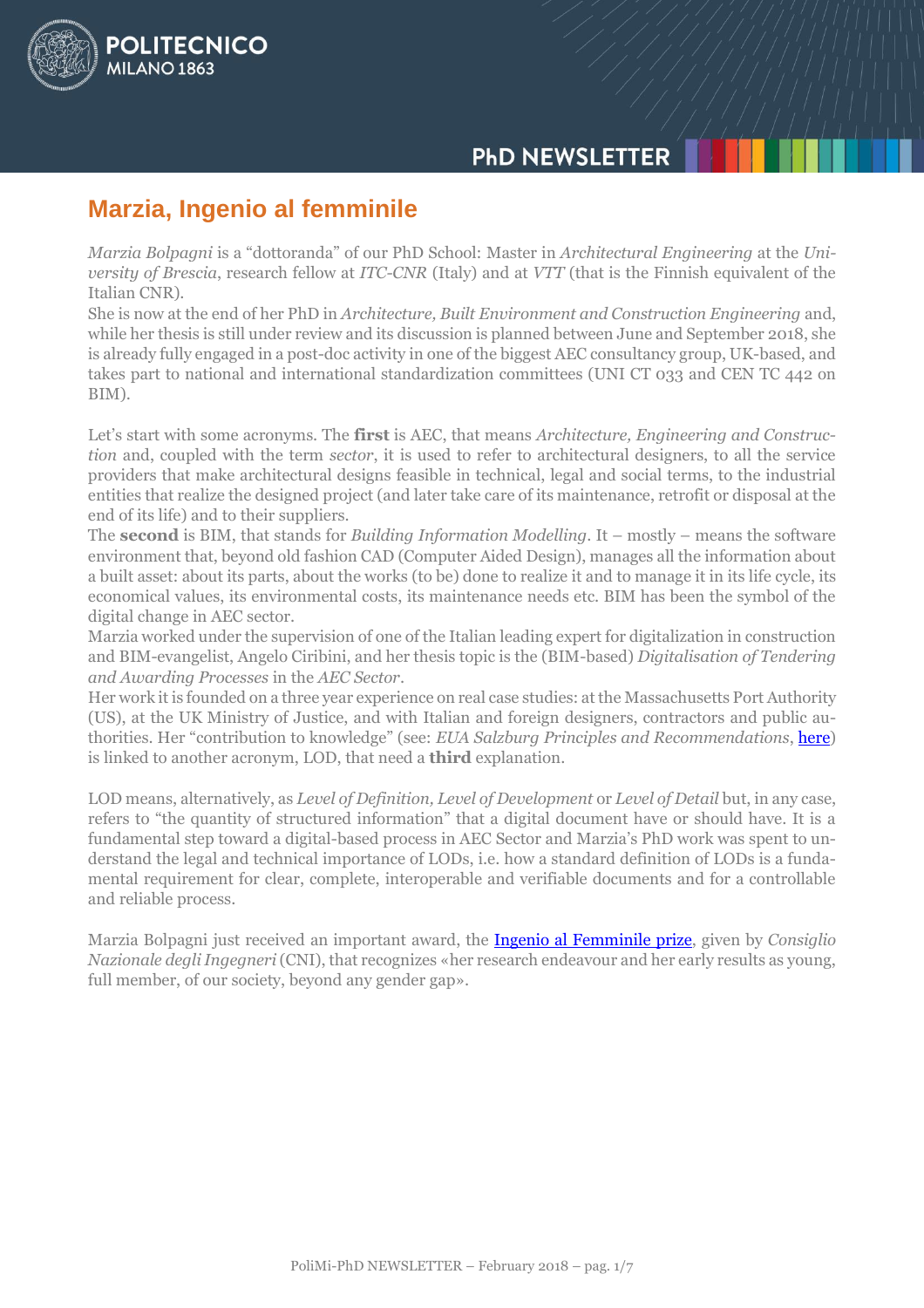We interviewed this cautiously-enthusiastic PhD Candidate asking her few questions.

# **Q**: Your PhD Thesis is in its final draft: what is your feeling, now?

**A**: I feel I am ready for the real world. I had the privilege of spending the last three years studying it, meeting, discussing and reviewing my ideas with the best international experts about it, also with the help of *[Progetto Professionalità Ivano](mailto:http://www.fbml.it/progetto-professionalit%C3%A0-IT.aspx) Becchi* (I'd never believe I had this additional support that allowed me to spend 12 months between USA and UK) seeing how the most advanced contracting authorities, in north America and Great Britain are working). It has been a hard work, but I grew some new ideas, thanks to this time, and now I want to put them in practice. I see a great potential to make AEC Sector more efficient and reliable.

# **Q**: What this [Ingenio al Femminile prize](http://www.ingenioalfemminile.it/cni/) means for you?

**A**: It is a honor! But also a great responsibility. It is a great satisfaction because it rewards three years of real sacrifices: it was hard to live abroad with the PhD scholarship, but even harder to convince the practitioners' and contractors communities that my research was worth their time: as woman in particular. The more you stay in touch with the highest and senior positions, in AEC Sector in particular, the less women you meet. I am the only woman, and the youngest person, with a leadership position, among the whole CEN/ISO Task Group. But it is also pushing me to prove that I deserve it. It is just a starting point!

# **Q**: Who was Marzia Bolpagni, three years ago?

**A**: I remember a picture, shown during the welcome day: it was showing a circle with a little bumb. The circle was the boundary of actual knowledge and the bumb our expected contribution. That image was in my mind for the next three years. I did my best to reach that boundary. During the first year, I understood that that boundary couldn't be easily dented with standard thoughts. I did my best.

# **Q**: What is your suggestions for the new PhD Candidates?

**A**: Believe in yourself. Also if you are the last dottorando, you can succeed. If you are headstrong enough, if you have (are able to find) the chance to show your value, you can. The real world need curious people, brave enough (and fair) to raise questions and to challenge your "eco-system". Another: be curious (not distracted) and open to as many disciplines as you can: your thoughts will be richer.

# **Q**: Industry or academy?

**A**: My early stage researcher experience tempered my attitude: I learned how (and how much it is important) to perform systematic analysis, set the problem and the whys, before looking for a solution. Working life is only faster. I had the good fortune not to be pushed to rush and I was allowed to cook my thought at a slow flame. Now I want to run. But I am still spending at least one day per week off from daily emergencies, thinking, writing and elaborating new ideas; in brief, doing research. I don't feel me ready for academic work, now, but as soon as I will have the opportunity, .... I will be happy to go back to.



*Marzia Bolpagni, during the award to the prize*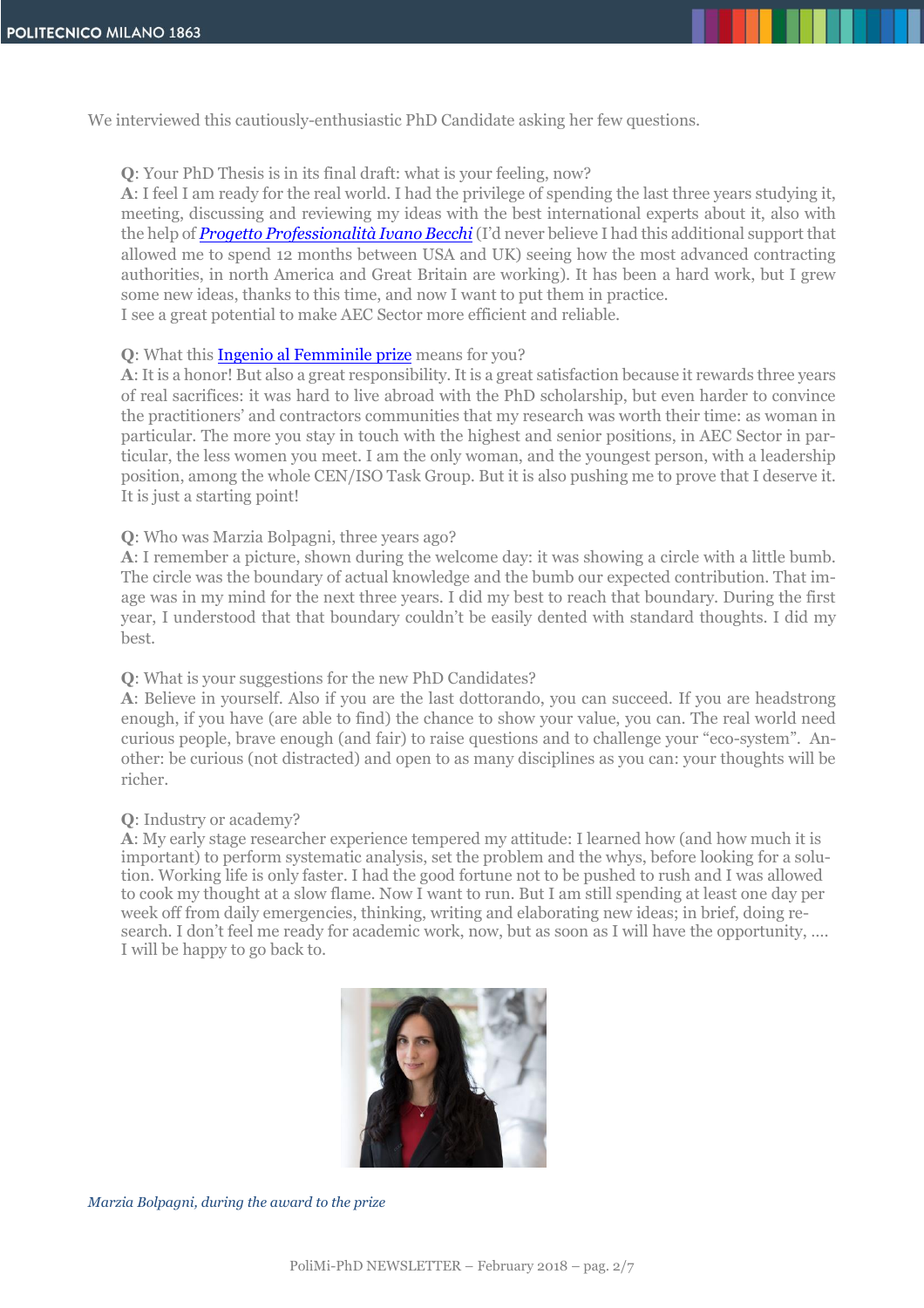# **Call and events**

# **UNIVERSITÀ ITALO FRANCESE - VINCI 2018 CALL**

**Deadline: 6 February 2018 (12.00 noon)**

# **GNB2018 CALL FOR PAPERS**

The Sixth National Congress of Bioengineering (GNB 2018) will be held in Politecnico di Milano, on June 25-27, 2018. This event will feature keynotes lectures with international standing speakers, oral presentations, poster presentations and round tables.

The goal of GNB is to bring together world-class researchers to present state-of-the-art research achievements and advances in biomedical engineering. Potential topics for the symposium submissions include, but are not limited to, state-of-the-art research achievements and advances in:

- Biomechanics and mechanobiology,
- Biomaterials and tissue engineering,
- E-Health and bioinformatics,
- Signal processing and medical image processing,
- Artificial organs, Medical and assistive robotics,
- Neural and rehabilitation engineering

#### **Congress Paper Submission**

Instructions for preparing the symposium paper are available on the [GNB website](http://www.gnb2018.polimi.it/) **Deadline for abstract submission: 12 February 2018**

**FULBRIGHT CALL** Distinguished Lecturer Call **Deadline: 16 February 2018**



A

 $\sqrt{1}$ 

# **KOREA RESEARCH FELLOWSHIP (KRF) PROGRAM**

Korea Research Fellowship (KRF) invites outstanding postdoctoral researchers in order to achieve an excellent performance in their early stages of their professional careers. The program provides high-potential young &overseas researchers with a chance to carry out creative and emerging fields of projects, and supports them to grow as research leaders of tomorrow.

**Deadline for application: 26 February 2018 (18:00, Korea time)**



# **FREE ITALIAN LANGUAGE COURSES FOR PHD CANDIDATES 2017/18**

Registrations **from the 26th of February till the 11th of March 2018**

The level test takes place on Friday the 16th of March

Lessons start on the 26th and the 27th of March

Where: Leonardo and Bovisa campuses.

Further info and path: [www.polimi.it/onlineservices](http://www.polimi.it/onlineservices)  $\rightarrow$  Mobility  $\rightarrow$  Language courses catalogue

# **PEOPLE@DEIB**

Interdisciplinary competition within the People@DEIB initiative: development of robots for playing with disable children. Spare time.

**From March 1 st to 9th April 2018** 

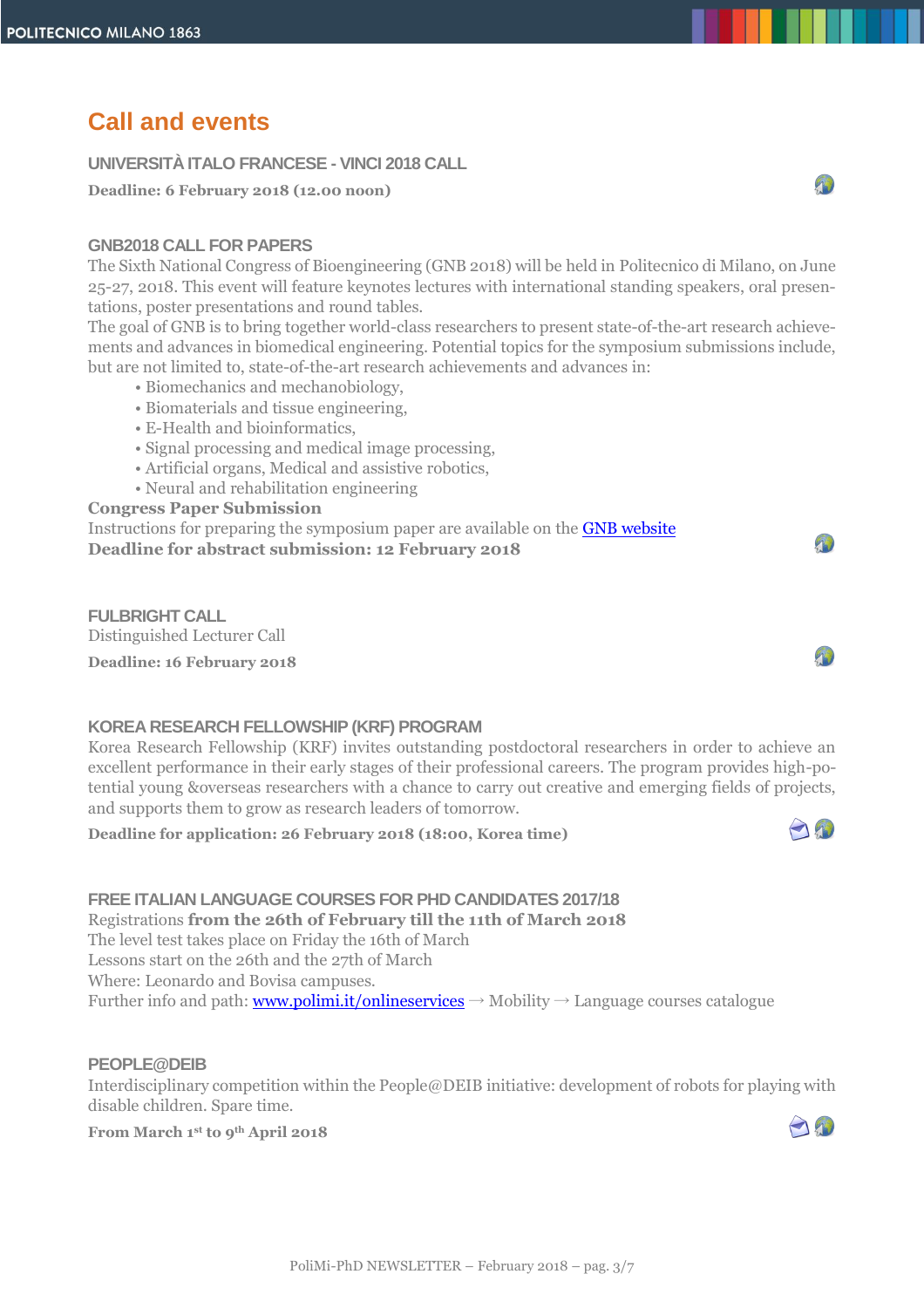# **Seminars and Workshops**

# **MILANO DESIGN PHD FESTIVAL**

**Prof. Luca Guerrini, Prof. Alessandro Biamonti**  You can see[: www.phdfestival.com](http://www.phdfestival.com/)

**From 21 st to 23th February 2018**

# **SCIENTIFIC SEMINARS - MILANO DESIGN PHD FESTIVAL 2018**

#### **Prof. Luca Guerrini**

Navigating uncertainty, together is the theme of this year's scientific seminar, organized by the 2nd-year Ph.D. candidates, during the Milano Design PhD Festival 2018, coordinated by Prof. Luca Guerrini. The seminar investigates the new role of design research in an increasingly complex and interconnected world, riddled with societal and environmental challenges which often require collaboration between diverse actors and across a wide range of knowledge, skills and competences.

The world today is characterized by accelerated transformations, where the increasing availability of information has blurred analytical, linguistic and cultural references, rendering, in several aspects, our certainties uncertain.

Design researchers can provide an important contribution in this respect, offering a dialogic approach that extends the vision from a single or top-down perspective to multiple perspectives, allowing for shared visions to be created and for a shift in paradigm to occur from a solution-based approach to a participatory one.

#### **21 February 2018**

# **ARCHAEOASTRONOMY SUMMER SCHOOL "ISOLA DI USTICA"**

The "Isola di Ustica" Archeoastronomy School will take place from July 16th to 20th 2018 in Ustica. The teachers of the School (that will be held in Italian) are Franco Foresta Martin, Director of the Laboratory-Museum of Earth Sciences of Ustica and Giulio Magli, Director of the Department of Mathematics of Politecnico di Milano.

**[Website](https://www.facebook.com/Scuola-Archeoastronomia-Ustica-929786347136495/)** [Program](http://www.dottorato.polimi.it/fileadmin/files/dottorato/newsletter/allegati/2018-01/CORSO_DI_ARCHEOASTRONOMIA_2018.pdf)

**16th to 20th July 2018, Ustica (PA)**

# **WORKSHOP "PAINTING DEGRADATION? LET'S HAVE A LOOK!"**

The aim of the one-day meeting is to provide an overview of the latest innovation in photonic techniques for painting investigation The session is free after on-line registration (**Online Form**). Note: places are limited!.

**17 April 2018, Aula Natta – building 6 Leonardo Campus**

# **CASE STUDIES IN 1D AND 2D NANOSTRUCTURE SYNTHESIS WITH KEY CONCEPTS OF KINETIC PROCESSES IN MATERIALS**

The goal of this short course is to get the students to start thinking like materials scientists who focus on the inter-relationship between structure, processing, and materials properties. The course will be offered by the University of Bergamo.

# **19th to 22th February, Bergamo**







A



A

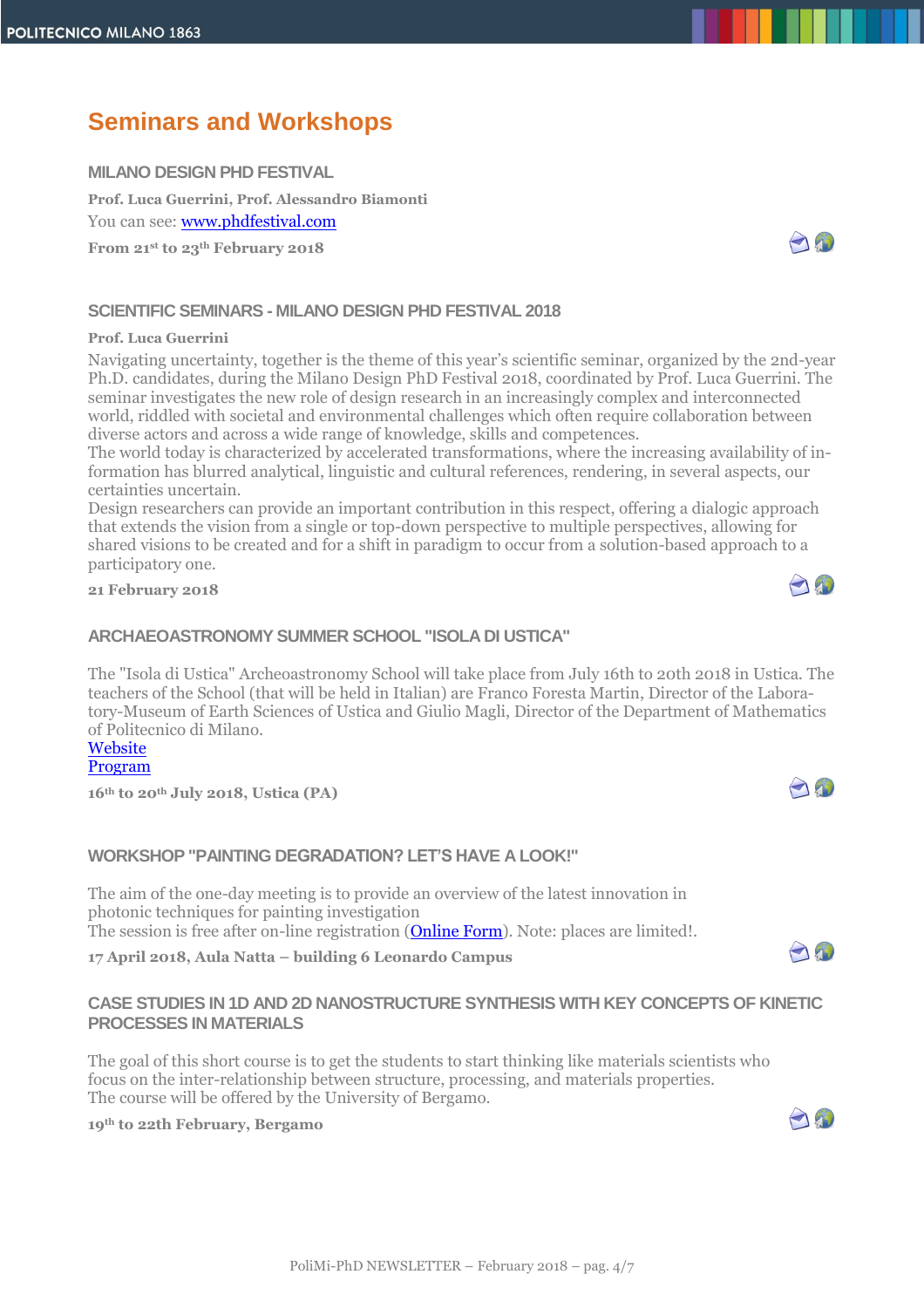#### **ITASEC18**

#### **Prof. Stefano Zanero**

From 6th to 9th February 2018 **Italian Conference on Cyber Security** (ITASEC18) will take place in Politecnico di Milano.

The Second Italian Conference on Cyber Security is an annual event supported by the **CINI Cybersecu**[rity National Laboratory](https://www.consorzio-cini.it/index.php/it/lab-cyber-security) that aims at putting together Italian researchers and professionals from academia, industry, and government working in the field of cyber security. The conference will be structured into a main cyber security science and technology (S&T main track), a "fil rouge" track including a sequence of multidisciplinary sessions from economic sciences, political sciences, laws etc on a specific hot topic in cyber security, and a demo track devoted to prototypes developed by industries, research centers and universities. ITASEC18 invites submissions for tutorial proposals on all topics of potential interest to the conference attendees. The conference will also include special sessions on domestic cybersecurity startups and on cybersecurity hacking community. The conference will also feature few selected distinguished keynote speeches and panels. This year, the fil rouge track topic will be "**Cyber and Information Conflicts: strategic, tactical, policy and law aspects**".

The full program is available in the attached file. For more information please visit the link: **ITASEC18** 

**February 6th-9th 2018, Rogers Room (building 11, Via Ampère 2)**



O

#### **VEHICLE AERODYNAMICS IN AN ERA OF INTELLIGENT MOBILITY**

#### **Prof. Chris Baker, University of Birmingham**

The world of transport is in a period of rapid change, with new concepts – such as Intelligent Mobility, Mobility as a Service, Personal Rapid Transit - being developed at an increasingly rapid rate. This lecture will primarily address the aerodynamic issues that are likely to arise as these concepts become reality.

**February 27th 2:30 pm – Sala Consiglio, Department of Mechanical Engineering, Via La Masa 1**  $\bigcap_{i=1}^n$ 

# **SLURRY FLOWS IN PIPELINE SYSTEMS: MODELLING AND MANAGEMENT**

#### **Prof. Gianandrea Vittorio Messa**

The seminar describes research progresses achieved within the Dept. of Civil and Environmental Engineering in relation to liquid-solid flows in pipeline systems.

**20 February 2018 at 11:00 (Beltrami Room – Building 5, ground floor)**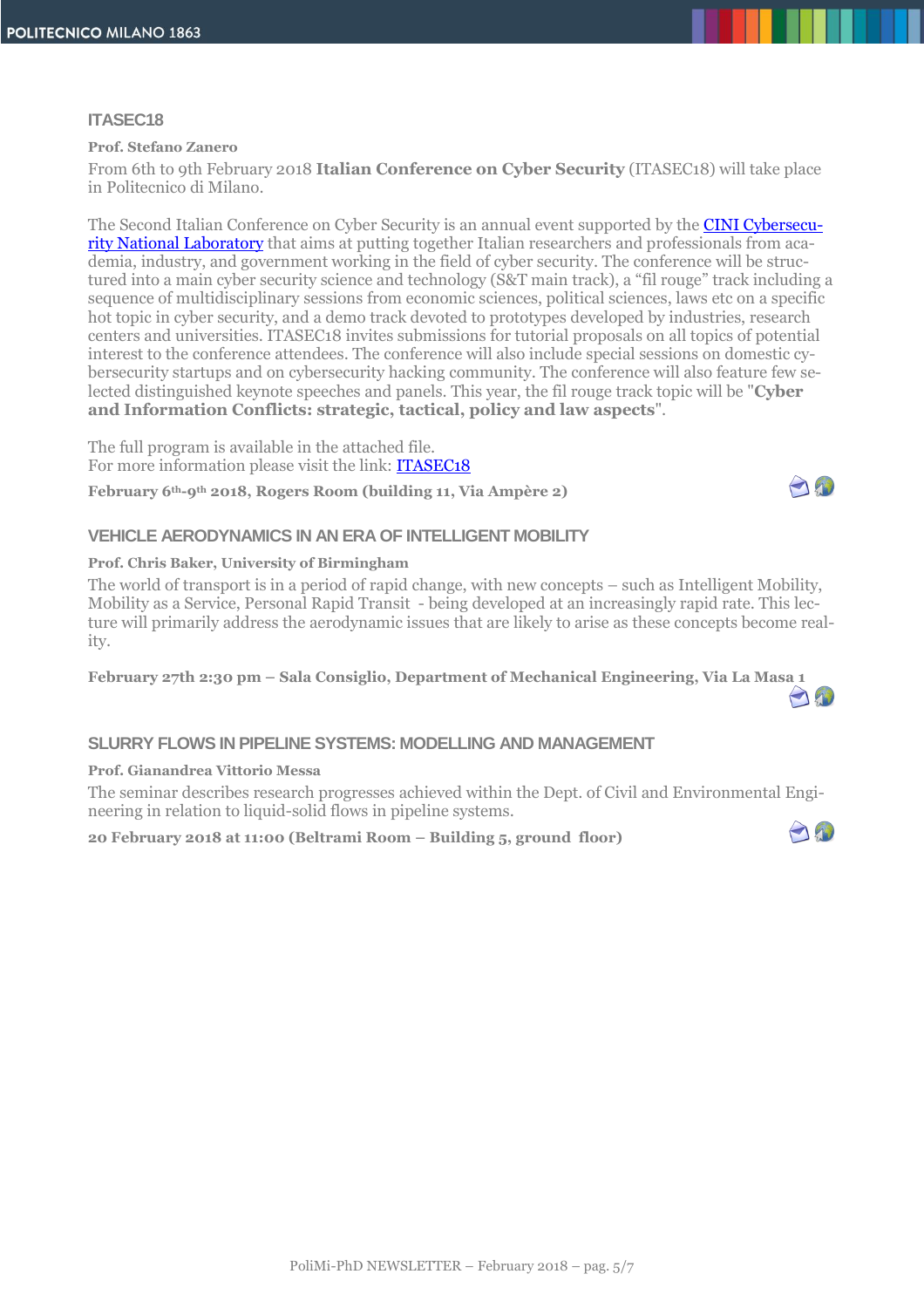# **Starting courses – PhD School**

# **EPISTEMOLOGY OF SCIENTIFIC AND TECHNICAL RESEARCH**

# **Prof. Simona Chiodo**

This course is designed to acquaint students with the basic knowledge of collaborative research methodologies. The aim of the course is to learn and investigate variety of collaborative research methodologies in management and organizations.

From 16 February 2018 to 2 March 2018

# **ETHICS IN RESEARCH**

# **Prof. Andrea Aliverti**

The aim of the course is to make participants a) fully aware on how scientific and technological research have ethical implications; b) to identify ethical issues in specific research cases and procedures; c) to understand how the adherence to ethics standards is essential not only for respecting ethical values and fundamental rights, but also increase quality and likely impact of research.

From 5 February 2018 to 9 February 2018

# **ETHICS, TECHNOLOGY, AND SOCIETY**

# **Prof. Viola Schiaffonati**

In this course the ethical and social aspects of technoscience will be addressed in engineering, design, and architecture. This course aims at showing how the decision to develop a technology (meant at large), the processes of its design, development, management, control and production are inherently moral.

From 12 February 2018 to 16 February 2018

# **METHODS AND MODELS FOR THE DECISION MAKING**

# **Prof. Alberto Colorni**

The course presents methodologies, decision procedures and software tools for the support of choices and the decision making process. The focus will be on problems related with design of services, urban planning, territorial resources management, sustainable mobility.

From 1 February 2018 to 22 March 2018

# **PROJECT MANAGEMENT BASICS**

# **Prof. Alfonso Fuggetta**

Develop Project Management competencies and provide basic tools and techniques for Project Management activities

From 9 February 2018 to 23 February 2018

# **PUBLIC ENGAGEMENT AND COMMUNICATION FOR SCIENCE AND RESEARCH**

# **Prof. Paolo Ciuccarelli**

The mission of the course is to make students aware of the importance of bilateral communication along the whole research process. Students will experiment tools and methods to create from the beginning a successful dialogic (listen + talk) strategy for their research activity.

From 19 February 2018 to 16 March 2018









A